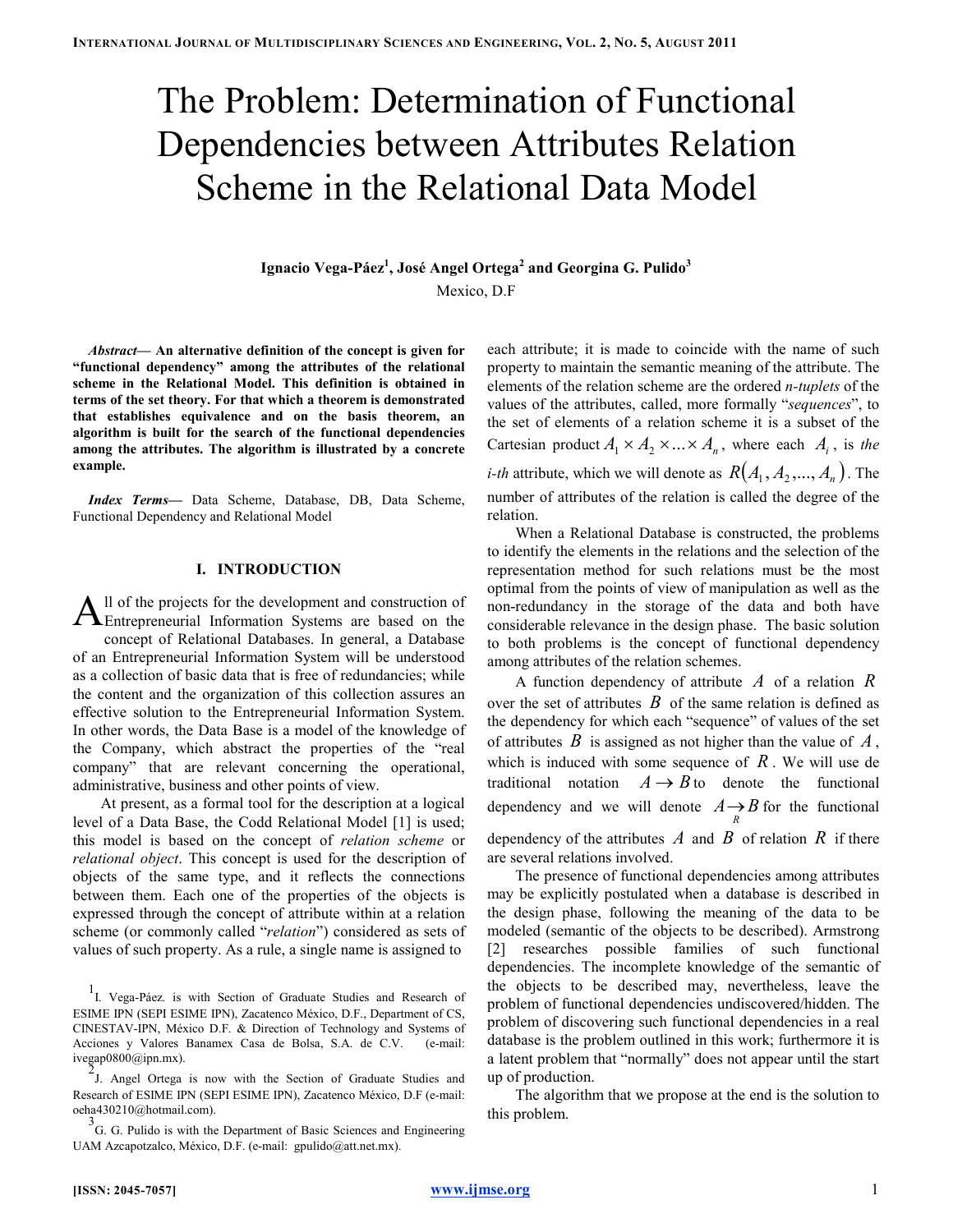#### II. DEFINITION AND OUTLINE OF THE PROBLEM

Let us consider a relation  $R(A_1, A_2, ..., A_n)$ , where  $A_i$ , are the attributes of the relation. Let us introduce attribute  $K$  that will be made up by an ordinal number with the role of the sequence that enumerates all of the elements that make up relation  $R$ , which we will call "enumeration" of  $R$ , this list, obviously, defines uniquely each and every one of the sequences of this relation,

$$
R(K, A_1, A_2, ..., A_n)
$$
 (1)

The projection of this set of sequences of the relation  $R$  over the K and  $A_i$ , formally  $\pi_{\{K, A_i\}}(R)$  (Ulman[3]), may, be written as,

$$
F_i = \langle \langle k, a_i \rangle | k \in K, a_i \in A_i \rangle \tag{2}
$$

Then the triplet  $\langle F_i, K, A_i \rangle$  defines the function  $f_i$ , for each  $i \in [ ]1, n ]$ , that meets the following properties:

- a)  $F_i \subseteq K \times A_i$
- b) In consideration of the sole assessment (single-valued) of the enumeration, and in (2) there is no par with the first repeated element.

$$
f_i = \langle F_i, K, A_i \rangle \text{ or } A_i = f_i(K) \tag{3}
$$

The function is suprajective or above, because the following is met:

$$
\left(\forall a_i^k \in A_i\right) \exists k \in K \left| \int f_i(k) = a_i^k \right] \tag{4}
$$

and, consequently, the system of  $\overline{K}_i$  class, generated by  $f_i^{-1}(A_i) = \overline{K}_i$ , is a partition of the  $K$  set.

If we denote  $f_i^{-1}$ , by  $\phi_i$ , we can write:

$$
K_i = \Phi_i(A_i) \tag{5}
$$

## III. FOUNDATIONS

**PROPOSITION:** For each i, the function  $\phi_i$ , is bijective. In effect: for each  $a_i^m \in A_i$  is identified as only one class i  $\overline{K}_i^m \in \overline{K}_i$ , and different classes  $\overline{K}_i^{m_1}$  and  $\overline{K}_i^{m_2}$  are identified by different  $a_i^{m_1}$  and  $a_i^{m_2}$ ; each class  $\overline{K}_i^m$  is identified with only one  $a_i^m$ .

The following theorem uses the above constructions (1)-(5).

THEOREM: (Set Functional Dependency). Attribute  $A_{i_2}$  functionally depends on attribute  $A_{i_1}$  if, and only if each class of the partition  $\overline{K}_{i_1}$  is a subset of at least one class of the partition  $\overline{K}_{i_2}$ , or formally

$$
\left(\forall m,\exists n,\overline{K}_{i_1}^m\subseteq\overline{K}_{i_2}^n\right)\Leftrightarrow A_{i_1}\underset{R}{\rightarrow}A_{i_2}\tag{6}
$$

Proof:

**Necessity:** Based on (5) for  $i_1$  and  $i_2$  we have

$$
\overline{K}_{i_1} = \Phi_{i_1}(A_{i_1}), \overline{K}_{i_2} = \Phi_{i_2}(A_{i_2})
$$
\n(7)

By the bijectivity of the functions  $\varphi_i$ 

$$
A_{i_2} = \Phi_{i_2}^{-1}(\overline{K}_{i_2})
$$
 (8)

We have  $\forall m, \exists n, \overline{K}_{i_1}^m \subseteq \overline{K}_{i_2}^n$ i  $\forall m, \exists n, \overline{K}_{i_1}^m \subseteq \overline{K}_{i_2}^n$ , thus a function  $\varphi$  on exists, such that

$$
\overline{K}_{i_2} = \varphi\big(\overline{K}_{i_1}\big) \tag{9}
$$

then based on the expressions of 7-9, we can write

$$
A_{i_2} = \Phi_{i_2}^{-1}(\overline{K}_{i_2}) = \Phi_{i_2}^{-1}(\varphi(\overline{K}_{i_1})) =
$$
  
=  $\Phi_{i_2}^{-1}(\varphi(\Phi_{i_1}(A_{i_1})) = F(A_{i_1})$ 

Due to the composition of the functions it is a function,  $A_{i_2}$ , functionally depends of  $A_{i_1}$ .

Sufficiency: By reduction to the absurd, we will prove that if,

$$
\exists m, \forall n, \overline{K}_{i_1}^m \nsubseteq \overline{K}_{i_2}^n \tag{10}
$$

Then  $A_{i_1} \underset{R}{\rightarrow} A_{i_2}$ 

from the condition (9) it follows that  $k'$  and  $k'' \in K_{i_1}^{m_1}$  $k'' \in \overline{K}_{i_1}^{m_1}$  exist, as long as  $k' \in K_{i_2}^{n_1}$  $k' \in \overline{K}_{i_2}^{n_1}$  while  $k'' \in \overline{K}_{i_2}^{n_2}$  $k'' \in \overline{K}_{i_2}^{n_2}$  and, this is a consequence of the fact that the partition  $\overline{K}_{i_1}$ ,  $k'$  and  $k''$ pertain to one sole class  $K_{i_1}^{m_1}$  $\overline{K}_{i_1}^{m_1}$ , and by the bijectivity of  $\phi_{i_1}$  (see (5)) en one sole value  $a_{i_1}^{m_1}$  $a_{i_1}^{m_1}$ , correspond to both. In the partition  $K_{i_2}$ ,  $k'$  is in class  $K_{i_2}^{n_1}$  $\overline{K}_{i_2}^{n_1}$ , and has value  $a_{i_2}^{n_1}$  $a_{i_2}^{n_1}$ . While  $k''$  is in class  $K_{i_2}^{n_2}$  $\overline{K}_{i_2}^{n_2}$ , and it has the value  $a_{i_2}^{n_2}$  $a_{i_2}^{n_2}$ . In other words, one and the same value of attribute  $A_{i_1}$ , in different enumerations of the scheme of the relation are matched for different values of attribute  $A_{i_2}$ , which contradicts the definition of functional dependency.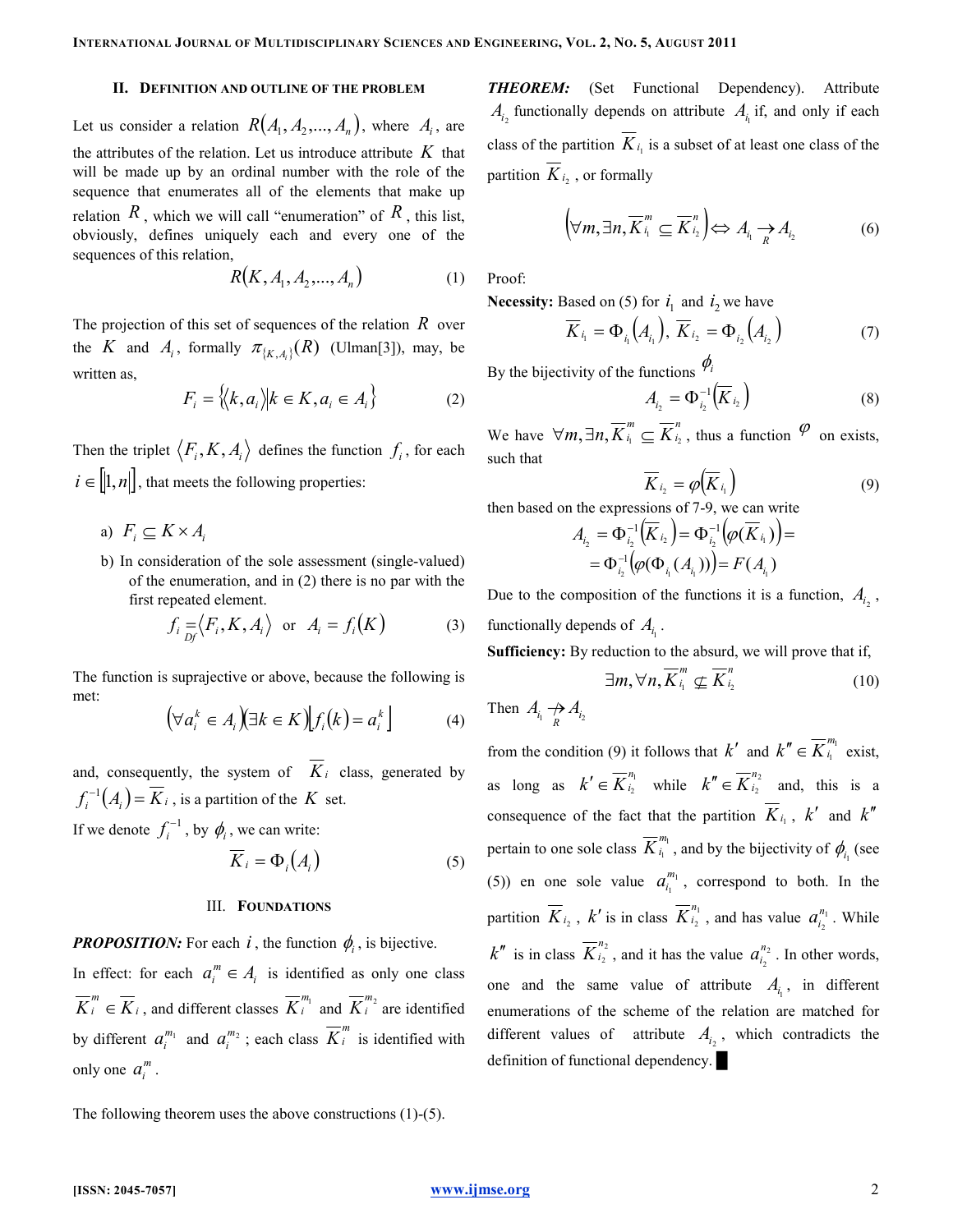# IV. COROLLARIES AND RESULTS

**REMARK:** If the set of classes of the partition correspond to the set of values of the collection of attributes  $A_{j_1}$  ,  $A_{j_2}$  ,...,  $A_{j_x}$  , it is defined as :

$$
\overline{K}_{j_1,j_2,\dots,j_x} = \overline{K}_{j_1} \cap \overline{K}_{j_2} \cap \dots \cap \overline{K}_{j_x}
$$

then for the functional dependency of attribute  $A_i$ , over the collection of attributes  $A_{j_1}, A_{j_2},..., A_{j_x}$ , the theorem is taken as follows:

$$
\left(\forall m, \exists n, \overline{K}_{j_1, j_2, \dots, j_x}^m \subseteq \overline{K}_i^n\right) \Leftrightarrow \left(A_{j_1}, A_{j_2}, \dots, A_{j_x}\right) \xrightarrow[R]{\sim} A_i \quad (11)
$$

#### COROLLARY 1.

$$
\overline{K}_{i_1} = \overline{K}_{i_2} \Leftrightarrow A_{i_1} \Leftrightarrow A_{i_2}
$$

The corollary is proven based on the symmetric substitution of the indexes  $i_1$  and  $i_2$  in the theorem.

In order to indentify an element of this relation we can use any attribute or a collect of attributes over any other attributes of the relation on which they functionally depend. Such attribute or collection of attributes (from which we cannot take out any of the attributes, without perturbing this dependency) is called a candidate key. The values of the attributes of any candidate key identify uniquely the elements of the relation.

**COROLLARY 2.** A minimal set  $A_{j_1}, A_{j_2},..., A_{j_x}$ , to which the set of classes of the relevant partition

$$
\overline{K}_{j_1} \cap \overline{K}_{j_2} \cap ... \cap \overline{K}_{j_x} = \{ \{1\}, \{2\}, ..., \{p\} \}
$$

It is the candidate key of the relation.

# ALGORITHM

By construction, attribute  $K$  is a candidate key of the relation. The partition of set  $K$  for this attribute is the set

$$
\{\{1\},\{2\},...,\{p\}\}\
$$

Among the "candidate keys" of one relation a mutual functional dependency exists; thus, based on "Corollary 1" the partitions of set  $K$  correspond to these collections of attributes that must coincide.

Based on the proven theorem we propose the following algorithm in order to determine the functional dependency among the attributes of a relation.

1. For each attribute of the relation we construct a lexicographically ordered projection of the set of enumerations of the relation  $R$  over  $K$  and  $A_i$  ( $i = 1, 2, \dots n$ ).

As a result of the construction of the pairs, the set of the second elements where the first elements are equal

for each projection make up the partition of set  $K$ for the relevant attributes.

2. In order to determine the presence of a functional dependency between the attributes of the relation the intersection of each class of the partition generated by an attribute must be verified against the classes of the partition generated by the other attribute. If at least one class of the partition of the first attribute is not a sub-set of the same class of partition of the second attribute, we can conclude the absence of a functional dependency over the first attribute (for the necessity of our theorem, see expression (6)).

When the class of the first attribute, which consists of one sole element, is always a sub-set of any class of partition of the second attribute, it is advisable to just carry out one verification for the classes containing more than two elements.

There is another obvious affirmation, in order to reduce the number of comparisons, which consists of the fact that we only have to compare those classes of the second attribute for which the number of elements is not less than the number of elements of the class of the first attribute to be compared.

By means of the presented algorithm we can find all of the functional dependencies of the relation. To that effect, based on (11) it follows that, we must construct all the sets of the partition classes corresponding to the sets of values of all of the collections of attributes  $A_{j_1}, A_{j_2},..., A_{j_x}$ .

## V. EXAMPLE

**Example:** Let's take relation PostalDelivery (Code, Color, Volume, Weight) Let's apply enumeration  $K$  to relation *PostalDelivery* PostalDelivery (K, Code, Color, Volume, Weight)

The Table 1 shows the aforesaid:

Table 1:

| $\boldsymbol{K}$ | Code            | Color         | <b>Volume</b> | Weight |
|------------------|-----------------|---------------|---------------|--------|
|                  | A <sub>1</sub>  | <b>RED</b>    | 15            | 150    |
| $\overline{2}$   | B <sub>2</sub>  | <b>BLUE</b>   | 20            | 230    |
| 3                | CA <sub>1</sub> | <b>YELLOW</b> | 18            | 160    |
| 4                | CB2             | <b>GREEN</b>  | 40            | 420    |
| 5                | C <sub>4</sub>  | <b>YELLOW</b> | 18            | 160    |
| 6                | 3               | <b>BLUE</b>   | 25            | 210    |
| 7                | 4               | <b>GREEN</b>  | 40            | 360    |
| 8                | 5               | <b>BLACK</b>  | 60            | 540    |